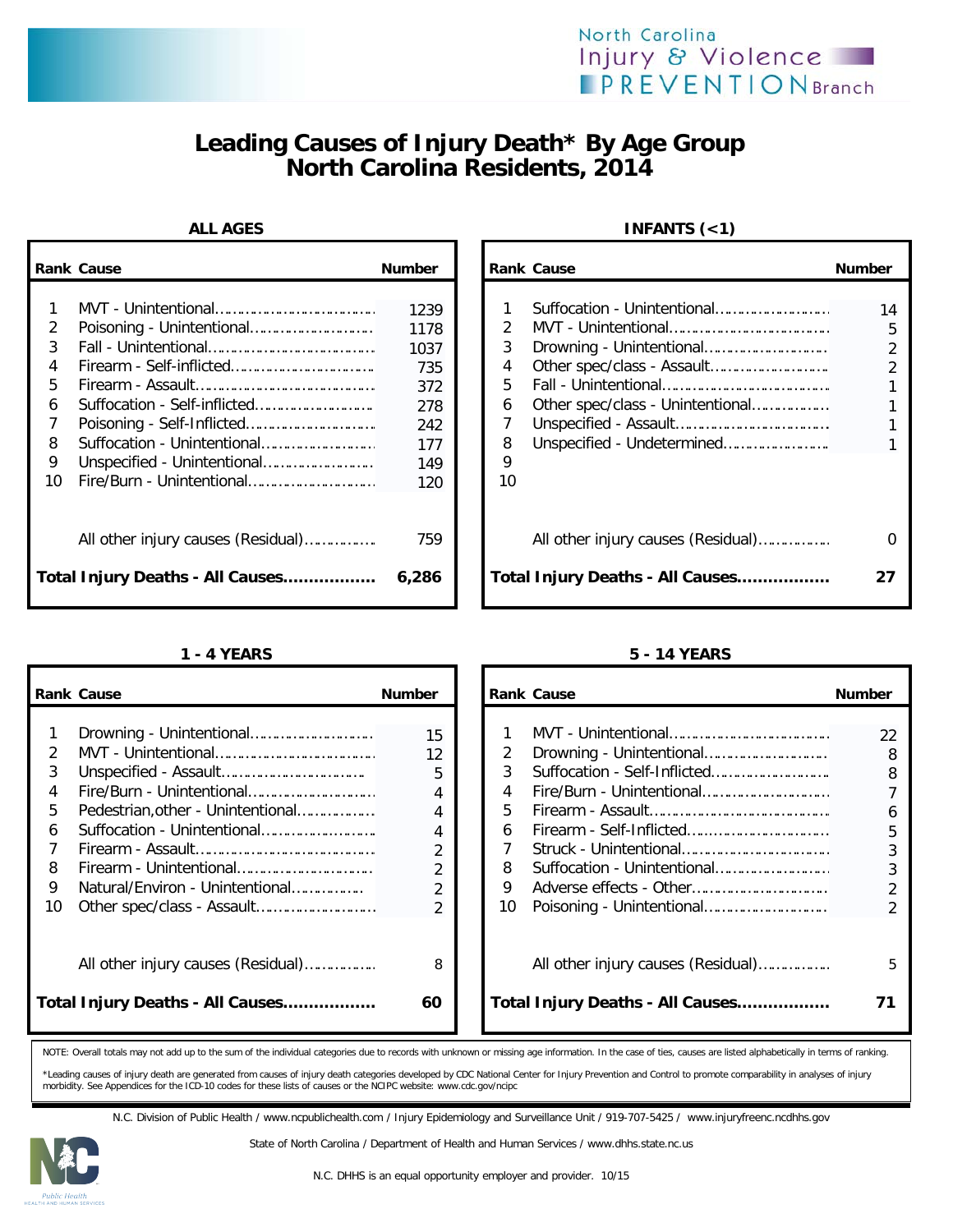



## **Leading Causes of Injury Death\* By Age Group North Carolina Residents, 2014**

### **15 - 24 YEARS 25 - 44 YEARS**

|         | <b>Rank Cause</b>                  | <b>Number</b> |         | <b>Rank Cause</b>                  | <b>Number</b> |
|---------|------------------------------------|---------------|---------|------------------------------------|---------------|
|         |                                    | 246           |         |                                    | 546           |
| 3       |                                    | 110<br>93     | 3       |                                    | 361<br>202    |
|         |                                    | 79            | 4       |                                    | 165           |
| 5<br>6  |                                    | 60<br>14      | 5.<br>6 |                                    | 106<br>78     |
|         |                                    | 12            |         |                                    | 25            |
| 8       |                                    | 9             | 8       |                                    | 19            |
| 9<br>10 | Firearm - Unintentional            | 9<br>4        | 9<br>10 |                                    | 17<br>16      |
|         |                                    |               |         |                                    |               |
|         | All other injury causes (Residual) | 34            |         | All other injury causes (Residual) | 172           |
|         | Total Injury Deaths - All Causes   | 670           |         | Total Injury Deaths - All Causes   | 1,707         |

|                                              | ank Cause                                                             | <b>Number</b>                            |                                    | <b>Rank Cause</b>                                                      | <b>Number</b>                               |
|----------------------------------------------|-----------------------------------------------------------------------|------------------------------------------|------------------------------------|------------------------------------------------------------------------|---------------------------------------------|
| 1<br>$\overline{2}$<br>3<br>4<br>5<br>6<br>7 |                                                                       | 246<br>110<br>93<br>79<br>60<br>14<br>12 | $\mathcal{P}$<br>3<br>4<br>5.<br>6 |                                                                        | 546<br>361<br>202<br>165<br>106<br>78<br>25 |
| 8<br>9<br>١O                                 |                                                                       | 9<br>9<br>4                              | 8<br>9<br>10                       |                                                                        | 19<br>17<br>16                              |
|                                              | All other injury causes (Residual)<br>otal Injury Deaths - All Causes | 34<br>670                                |                                    | All other injury causes (Residual)<br>Total Injury Deaths - All Causes | 172<br>1,707                                |

### **45 - 64 YEARS AGES 65 & OVER**

|               | <b>Rank Cause</b>                  | <b>Number</b> |    | <b>Rank Cause</b>                  | <b>Number</b> |
|---------------|------------------------------------|---------------|----|------------------------------------|---------------|
|               |                                    | 482           |    |                                    | 908           |
| $\mathcal{P}$ |                                    | 362           |    |                                    | 231           |
| 3             |                                    | 249           | 3  |                                    | 198           |
| 4             |                                    | 120           | 4  |                                    | 110           |
| 5.            |                                    | 108           | 5  | Suffocation - Unintentional        | 93            |
| 6             |                                    | 90            | 6  |                                    | 58            |
|               |                                    | 63            |    |                                    | 52            |
| 8             |                                    | 44            | 8  | Fire/Burn - Unintentional          | 50            |
| 9             |                                    | 44            | 9  |                                    | 29            |
| 10            |                                    | 29            | 10 |                                    | 25            |
|               | All other injury causes (Residual) | 236           |    | All other injury causes (Residual) | 165           |
|               | Total Injury Deaths - All Causes   | 1,827         |    | Total Injury Deaths - All Causes   | 1,919         |

| Cause                                                                                                                                                                                                 | <b>Number</b> |    | <b>Rank Cause</b>                  | <b>Number</b> |
|-------------------------------------------------------------------------------------------------------------------------------------------------------------------------------------------------------|---------------|----|------------------------------------|---------------|
| Poisoning - Unintentional                                                                                                                                                                             | 482           |    |                                    | 908           |
|                                                                                                                                                                                                       | 362           | 2  |                                    | 231           |
|                                                                                                                                                                                                       | 249           | 3  |                                    | 198           |
| Poisoning - Self-Inflicted                                                                                                                                                                            | 120           | 4  |                                    | 110           |
|                                                                                                                                                                                                       | 108           | 5  | Suffocation - Unintentional        | 93            |
| Suffocation - Self-inflicted                                                                                                                                                                          | 90            | 6  |                                    | 58            |
|                                                                                                                                                                                                       | 63            |    |                                    | 52            |
| Fire/Burn - Unintentional                                                                                                                                                                             | 44            | 8  |                                    | 50            |
| Suffocation - Unintentional                                                                                                                                                                           | 44            | 9  |                                    | 29            |
|                                                                                                                                                                                                       | 29            | 10 |                                    | 25            |
|                                                                                                                                                                                                       |               |    |                                    |               |
| All other injury causes (Residual)                                                                                                                                                                    | 236           |    | All other injury causes (Residual) | 165           |
| Injury Deaths - All Causes                                                                                                                                                                            | 1,827         |    | Total Injury Deaths - All Causes   | 1,919         |
| usell totals may not add un to the sum of the individual estegacies due to records with unknown or missing age information. In the sase of ties, causes are listed alphabetically in terms of rapking |               |    |                                    |               |

NOTE: Overall totals may not add up to the sum of the individual categories due to records with unknown or missing age information. In the case of ties, causes are listed alphabetically in terms \*Leading causes of injury death are generated from causes of injury death categories developed by CDC National Center for Injury Prevention and Control to promote comparability in analyses of injury<br>morbidity. See ICD-10 c

N.C. Division of Public Health / www.ncpublichealth.com / Injury Epidemiology and Surveillance Unit / 919-707-5425 / www.injuryfreenc.ncdhhs.gov

State of North Carolina / Department of Health and Human Services / www.dhhs.state.nc.us



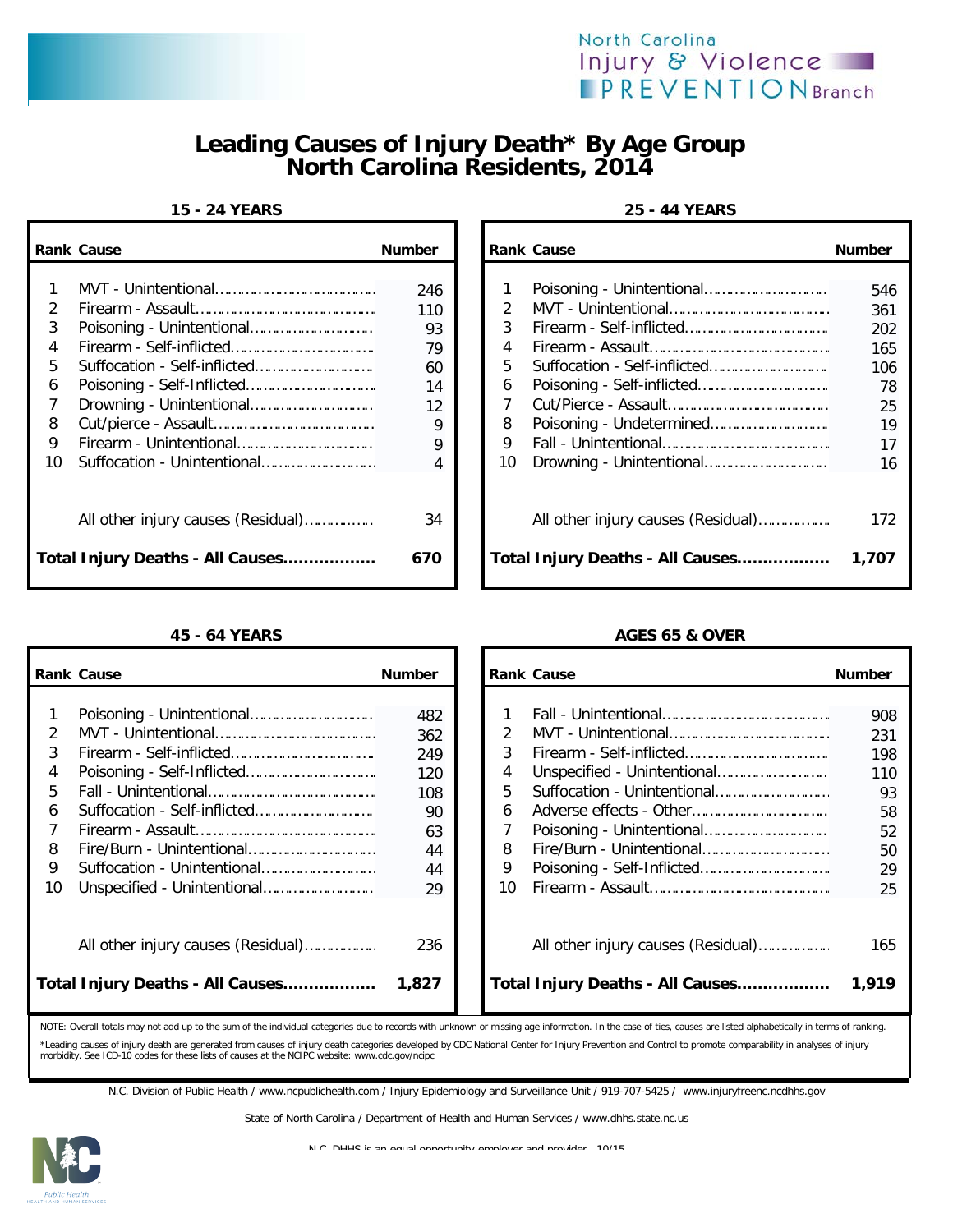## North Carolina Injury & Violence **IPREVENTIONBranch**

# **Leading Causes of Injury Death By Race\* North Carolina Residents, 2014**

Note: Hispanic and Non-Hispanic deaths are listed separately

### **WHITE BLACK**

|    | <b>Rank Cause</b>                  | <b>Number</b> |               | <b>Rank Cause</b>                  | <b>Number</b> |
|----|------------------------------------|---------------|---------------|------------------------------------|---------------|
|    |                                    | 1001          |               |                                    | 298           |
|    |                                    | 934           | $\mathcal{P}$ |                                    | 235           |
| 3  |                                    | 850           | 3             |                                    | 136           |
|    |                                    | 657           | 4             |                                    | 76            |
| 5  | Suffocation - Self-inflicted       | 218           | 5.            |                                    | 58            |
| 6  |                                    | 215           | 6             |                                    | 48            |
|    |                                    | 130           |               | Suffocation - Unintentional        | 41            |
| 8  |                                    | 106           | 8             |                                    | 40            |
| 9  |                                    | 98            | 9             |                                    | 37            |
| 10 |                                    | 65            | 10            |                                    | 29            |
|    | All other injury causes (Residual) | 509           |               | All other injury causes (Residual) | 191           |
|    | Total Injury Deaths - All Causes   | 4,783         |               | Total Injury Deaths - All Causes   | 1,189         |

### **AMERICAN INDIAN**

|    | <b>Rank Cause</b>                  | <b>Number</b> |
|----|------------------------------------|---------------|
|    |                                    |               |
| 1  |                                    | 31            |
| 2  | Poisoning - Unintentional          | 25            |
| 3  |                                    | 13            |
| 4  |                                    | 10            |
| 5  |                                    | 8             |
| 6  | Poisoning - Self-Inflicted         | 4             |
| 7  | Suffocation - Self-Inflicted       | 4             |
| 8  |                                    | 3             |
| 9  | Fire/Burn - Unintentional          | 3             |
| 10 | Transport, other - Unintentional   | 3             |
|    |                                    |               |
|    | All other injury causes (Residual) | 16            |
|    | Total Injury Deaths - All Causes   | 120           |

Racial group totals will not add up to overall total because deaths occurring among other races are not included here. Caution should be taken when comparing the number of deaths across racial groupings. Population size varies considerably from one racial group to another. The number of deaths for each group is to a large extent a reflection of that population size. In the case of ties, causes are listed alphabetically in terms of ranking.

N.C. Division of Public Health / www.ncpublichealth.com / Injury Epidemiology and Surveillance Unit / 919-707-5425 / www.injuryfreenc.ncdhhs.gov



State of North Carolina / Department of Health and Human Services / www.dhhs.state.nc.us

| Cause                                                                                    | <b>Number</b>                        |                               | <b>Rank Cause</b>                                                      | <b>Number</b>                    |
|------------------------------------------------------------------------------------------|--------------------------------------|-------------------------------|------------------------------------------------------------------------|----------------------------------|
| Poisoning - Unintentional<br>Suffocation - Self-inflicted                                | 1001<br>934<br>850<br>657            | $\mathcal{P}$<br>3<br>4<br>5. |                                                                        | 298<br>235<br>136<br>76          |
| Poisoning - Self-inflicted<br>Suffocation - Unintentional<br>Unspecified - Unintentional | 218<br>215<br>130<br>106<br>98<br>65 | 6<br>8<br>9<br>10             | Suffocation - Unintentional                                            | 58<br>48<br>41<br>40<br>37<br>29 |
| All other injury causes (Residual)<br>Injury Deaths - All Causes                         | 509<br>4,783                         |                               | All other injury causes (Residual)<br>Total Injury Deaths - All Causes | 191<br>1,189                     |